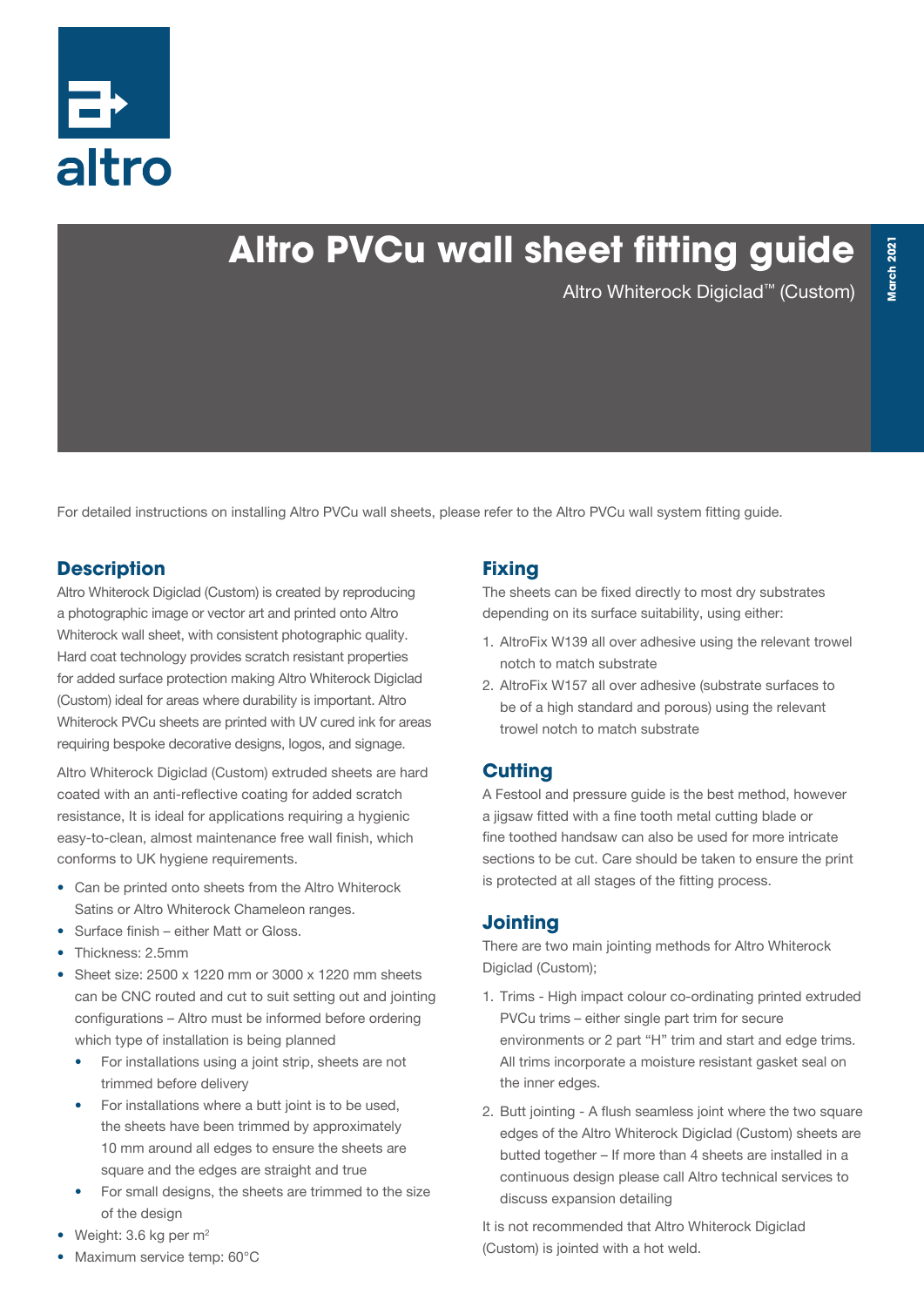#### **Internal / external corners**

The corners of Altro Whiterock Digiclad (Custom) cannot be thermoformed if the gloss hard coating has been applied, in these circumstances extra bleed is provided to the sheets in these areas enabling internal corners to be scribed and butted into the corner then sealed with silicone sealant. The external corners have no bleed provided and are fitted to the edge of the external corner, a printed 20 mm x 20 mm (A839/20) trim is supplied to fit over the external corner, make sure the printed trim aligns correctly to the existing printed sheets.

# **Installation Surface Preparation**

All surfaces must be smooth, sound, dry and free of contamination. If necessary, the walls should be cleaned down prior to the Altro wall sheet installation, and primed using 10 parts water to 1 part PVA - do not use Altro W165. See Altro PVCu wall system fitting guide on substrate suitability and preparation or contact Altro technical services.

The working environment must also be clean and dust free. Failure to comply with these conditions will reduce the bond strength between adhesive and substrate, and may cause the sheets to de-bond.

- All substrates to be dry to 16% WME (Wood Moisture Equivalent) on Protimeter Surveymaster equipment.
- All loose flaking paint and dust to be removed.
- Friable surfaces to be removed or made sound using proprietary surface treatment as advised by Altro.
- All surfaces to be free from grease. Ceramic tiles must be thoroughly cleaned, degreased, rinsed and left to dry.
- Loose tiles to be removed and the area made good using Ardurapide 45 or 46 rapid repair mortar, sand and cement with Unibond mix (if drying time permits), Hardwall gypsum render coat or a comparable thickness plywood infill.
- Depressions in the substrate should be filled with Ardurapide 45 or 46 rapid repair mortar, sand and cement with Unibond 10 parts water to 1 part PVA mix applied using brush or roller for dusty or friable surfaces, or Hardwall gypsum render coat if drying time permits.
- All electrical switches, power points etc. should be in a first fix state where possible.
- All electrical equipment should only be moved or altered by a qualified electrician.
- If possible, plumbing and pipework should be removed to be at first fix state and tails left protruding from the substrate. Sheets can then be drilled and slid over the pipe tails.
- All holes should be drilled 3mm oversize to allow for expansion. Plumbing should always be carried out by a qualified plumber.
- Hot pipes and steam pipes should be insulated and a 3-5mm expansion gap should be created when installing sheets around these pipes.
- All pipes, screw fixings, bolts etc. fixed through the sheet should have minimum 3mm expansion gaps and be sealed using Altro sanitary sealant.

#### **Selection of datum line height**

- When surface preparation has been completed a datum line must be installed. The datum line is used for the calculation of measurements to ceiling height, sockets and pipes etc. and to ensure the sheets are plum as the installation proceeds. The datum line should be installed at approximately eye level on the wall and should be done with a laser for accuracy. Selection of the datum line is very important, floor levels can be uneven etc.
- Altro Whiterock Digiclad (Custom) prints can sometimes run across many sheets. Each printed sheet must match and correspond with the next one, any error in alignment will be immediately visible. When the first sheet is installed to the selected datum height all the corresponding sheets in the installation will follow this initial sheet so there is no room for discrepancies. Any discrepancies over the floor or ceiling finished heights could show as gaps, therefore measurements must be taken before the first sheet is installed to allow for any trimming of theses sheets, which may have to be carried out at the top and bottom if the print is across many sheets. A series of check measurements should be taken where the Altro Whiterock Digiclad (Custom) is to be installed in the room from datum to subfloor or (ceiling if required) and ensure that when choosing a datum height it captures any runs or falls.
- Once all measurements have been taken from the wall, they can then be transferred on to the datum on the wall sheet. When the sheet is finally fitted to the wall, the datum line on the Altro Whiterock Digiclad (Custom) sheet edges must line up with the datum line on the wall. After calculating and installing the datum line to the relevant substrate, you must then plan the layout of the Altro Whiterock Digiclad (Custom) print. This will ensure the best layout of the sheets.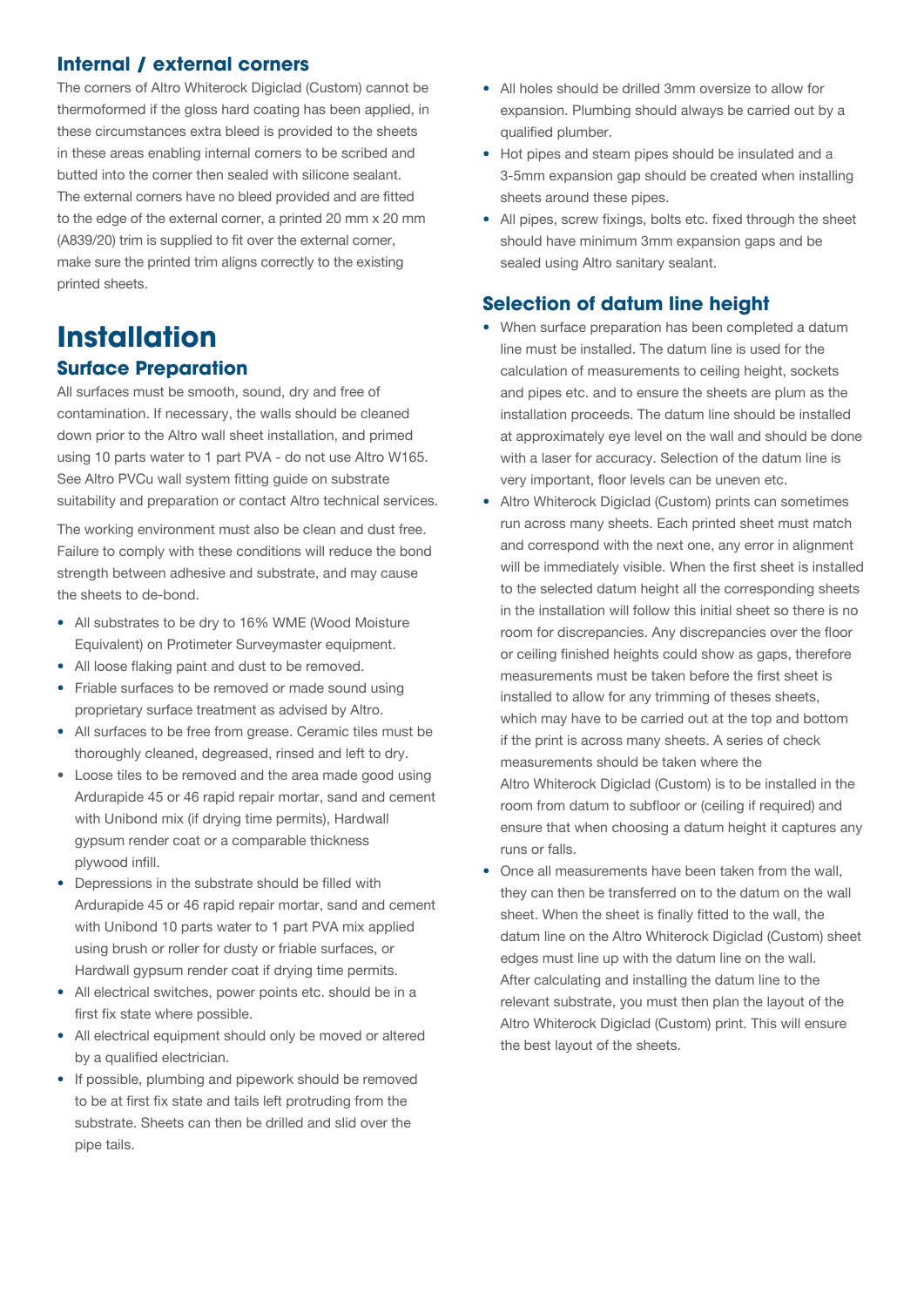#### **Setting out / Sheet Positioning**

- When the printed image is across more than one sheet it is important time and attention is taken to ensure all the sheets align correctly to ensure the print is correct in appearance once installed. Generally an Altro Whiterock Digiclad (Custom) sheet will have what is known as bleed on the end sheets, the bleed basically provides approximately 50mm extra length to each side of the overall supplied length dimension, this allows a small amount of lateral adjustment when positioning the sheet. When setting out a good starting point for the first sheet to be installed can be the centre of the proposed substrate; a vertical plumb line is placed at the centre and measurements can be worked out from there ensuring the end sheets of the print image can be cut / scribed in to fit and not fall short.
	- When using the printed two part trim as part of an Altro Whiterock Digiclad (Custom) installation; the middle bar of the base plate is 6mm wide, each leading edge of an Altro Whiterock Digiclad (Custom) sheet will butt against the 6mm bar so when working out sheet positioning each time a trim is used 6mm must be added.
	- If using a single part trim a gap of 6mm between sheets needs to be factored in when working out the sheet positioning.
	- If more than 4 sheets are butt jointed in a continuous design please call Altro technical services to discuss expansion detailing.
- Prior to the installation of the Altro Whiterock sheets, Altro W165 tape primer should be applied in three locations to the substrate with a 50mm paint brush. The primer lines should correspond to the double sided tapes which will subsequently be fitted on the reverse side of the sheet - at the top, the middle (normally just below datum height) and at the bottom of the sheet. The double sided tapes hold the sheet firmly to the substrate whilst the AltroFix W139 adhesive cures. Allow the tape primer to dry to a tacky finish, (approximately 10 minutes). Note: The tape primer remains permanently tacky and never dries out totally.

#### **Altro Whiterock Digiclad (Custom) Sheet Preparation**

• It is important to protect the printed face of the Altro Whiterock Digiclad (Custom) sheet at all times, the protective foil should be left in place during installation where possible. When creating the datum line it is possible to remove a small area of protective foil and replace with a section of masking tape (ensure the tape doesn't permanently bond) allowing the datum line to be marked onto it rather than the face of the print. The edges of an Altro Whiterock Digiclad (Custom) sheet will have been routered to ensure the squareness of each edge, these front edges of the sheets must not be chamfered.

- Place sheet on the workbench and inspect for any damage. Lightly mark your datum with a biro pen on the masking tape, taking care not to press too hard, thus damaging the surface of the sheet.
- Take measurements from the substrate, and then transfer these to the sheet. If necessary cut the sheet ensuring that the sheet is well supported to reduce any risk of stress in the material when being cut.
- Offer the sheet to the substrate to check your work (dry fitting), ensuring you have a 2-3mm expansion joint at all abutments and pipe work.
- When the sheet has finally been made to suit, lay this face-down on the workbench and clean the back of the sheet. If there is any wrap round of the protective foil carefully cut away. Apply double sided tapes at the top, middle and bottom of the sheet - to correspond with the Altro W165 primer (DO NOT remove the tapes' protective paper at this time).

#### **Applying AltroFix adhesive**

- Wear appropriate safety equipment before handling materials.
- For two-part AltroFix adhesives carefully mix parts A and B together using a large mixing drill and paddle for a minimum of 3 minutes, until an even colour is acquired. Note: Adhesive must be mechanically mixed.
- Apply the adhesive to the back of the sheet, using the recommended 5mm x 5mm notched trowel. The adhesive should be applied approximately 15mm from the edge of the sheet (where joint strips are to be fitted), and right up to the double sided tapes.
- The working time of AltroFix W139 adhesive is approximately 40 minutes depending on the ambient temperature of the room.
- The trowel must be held so that the adhesive is applied to an even finish, and the trowel notches are replicated to the same depth over the sheet.

#### **Health and Safety Advice**

Before using any adhesive, users must refer to the SDS (Safety Data Sheet) for correct safety advice and carry out a COSHH (Control of Substances Hazardous to Health) assessment and risk assessment.

Always wear appropriate PPE (Personal Protective Equipment) and RPE (Respiratory Protective Equipment) when handling adhesives and ensure the area is adequately ventilated.

In the case of contact with eyes or skin, rinse immediately with plenty of water and seekvmedical advice.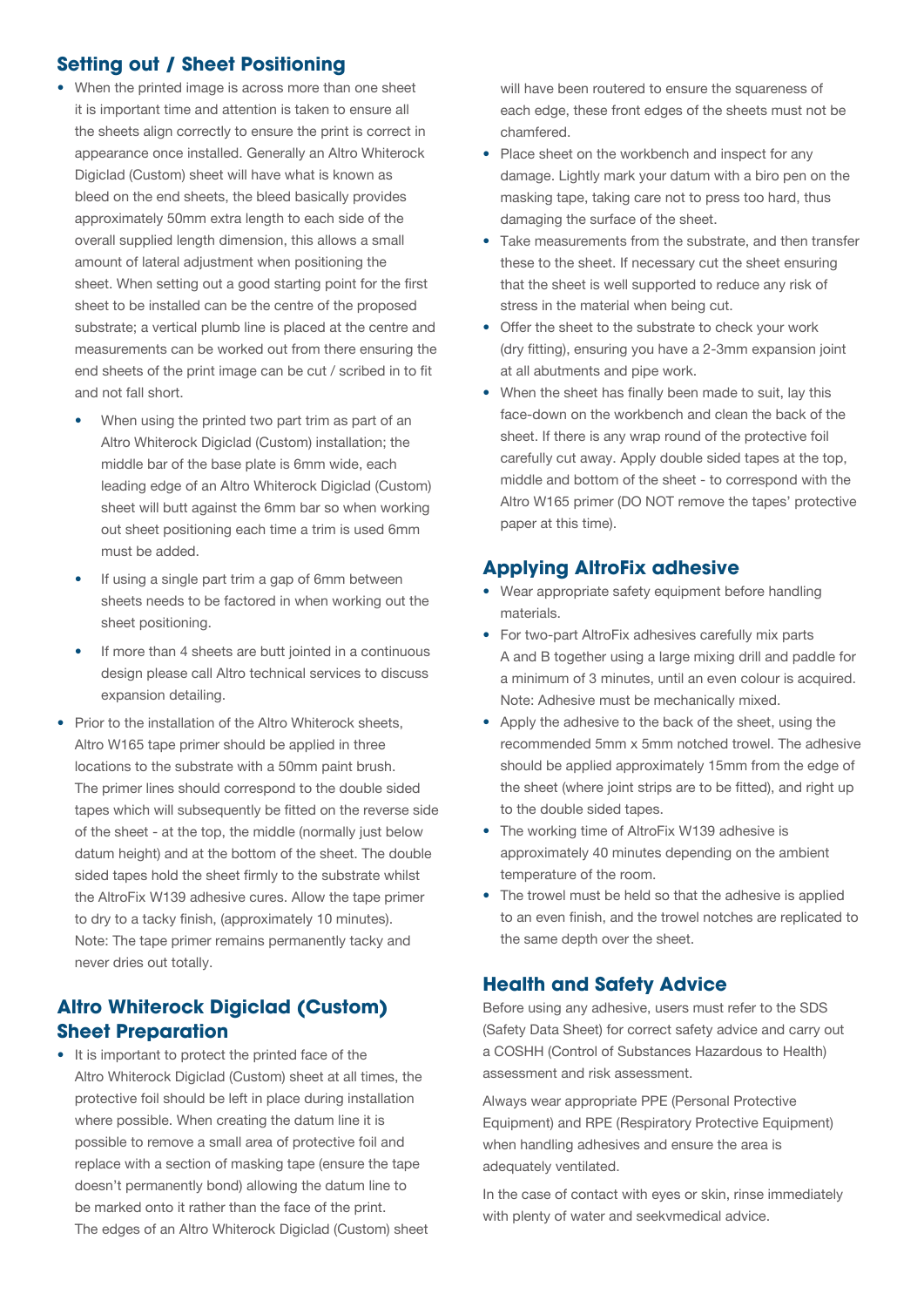# **Fitting the Altro Whiterock Digiclad (Custom) Sheet**

- After applying the adhesive, carefully remove the double sided tapes protective film and place into a rubbish container. Lift the sheet and install to the required location, ensuring the datum line on the sheet corresponds to the datum line on the wall.
- Once fitted to the substrate, apply pressure to the whole of the sheet face to ensure the adhesive has been transferred and will be fully bonded to the substrate (this is normally done with a hand roller or block of timber covered with a material to prevent the surface being damaged).
- Failure to ensure a good transfer of adhesive to the substrate could result in the sheet de-bonding.
- Curing time of the adhesive is approximately 4-6 hours depending on the ambient temperature.
- Ensure any adhesive residue is thoroughly cleaned off the surface of the sheet or joint trims (and other adjacent surfaces). This must be done immediately, before the adhesive sets.

#### **Fitting the two part PVCu trim (A831)**

- Once the first sheet is in position, the back section of the two-part PVCu vertical joint strip should be fitted.
- This should be inserted behind the leading edge of the sheet until the central bar presses against the edge of the fitted sheet. It is essential to the success of the installation that this is carried out as the cover of the two part trim has been printed so when fitted correctly to the central bar the continuity of the print is carried across the two Altro Whiterock Digiclad (Custom) sheets either side of the trim.
- Before cutting the trim to length, the finishing detail between the flooring and wall sheets will need to be identified. If a PVCu transition strip is to be used to create a joint between the panel and the sheet vinyl floor finish, the back part of the vertical strip should be cut back (20 mm) to allow the horizontal transition strip to be fitted at the base of the panel (at a later stage). To find the correct length of the vertical section required, use a small piece of transition strip (as a template) and fit this to the bottom of the sheet.
- Once the trim has been cut to length it is recommended, before sliding this back section behind the panel, a small bead of silicone is applied to the back of the trim to prevent movement once the installation is complete.
- When fitting the next sheet, ensure the datum lines are aligned correctly and then position the sheet on top of the back section of the base plate and firmly against the middle bar.
- Depending on where the first Altro Whiterock Digiclad (Custom) sheet was positioned, if begun from the middle and worked outwards the end sheets should now require either scribing or measuring to fit, once all sheets are in position the cover trims can then be cut to length and fitted ensuring correct positioning and matching to the printed sheets.
- The front face joint strip covers should initially be positioned by hand pressure. They can then be fully located by tapping with a rubber mallet or small hammer and wooden block.

### **Fitting the single part PVCu joint trim (G831)**

- The process of the single part joint strip is much the same as the two-part trim except, during the preparation of the sheet a small chamfer will need to be applied to the edges of the sheet. This will enable the single part joint strip to be fitted more easily to the sheet. The joint trim has a moisture resistant gasket seal on the inner edges which could be damaged if forced onto the sheet.
- Once the first sheet has been installed, the single part joint strip is fitted onto the leading edge which meets the next sheet. If required, cut the trim height to match sheet height ensuring the print on the trim aligns with the print on the sheet, this may require the top and bottom of the trim being cut to suit.
- Fit the single part trim by pushing onto the leading edge of the first sheet until all the middle spine of the trim rests against this edge.
- After the next sheet has been prepared and adhesive applied, a bead of Altro sanitary sealant should be applied alongside the joint strip prior to the next sheet being installed.
- Install the next sheet as close to the fitted single part trim as possible ensuring the datum line is lined up and press out the sheet.
- Gently tap the single part trim back so it slides over the edge of the second sheet, the single part trim is now fitted over both sheet edges and can be aligned correctly to match the print on both sheets by gently tapping into position until satisfied.
- By applying Altro sanitary sealant to the back edge of the joint strip, it prevents the strip being moved at a later stage and the sheet edge becoming visible and open.